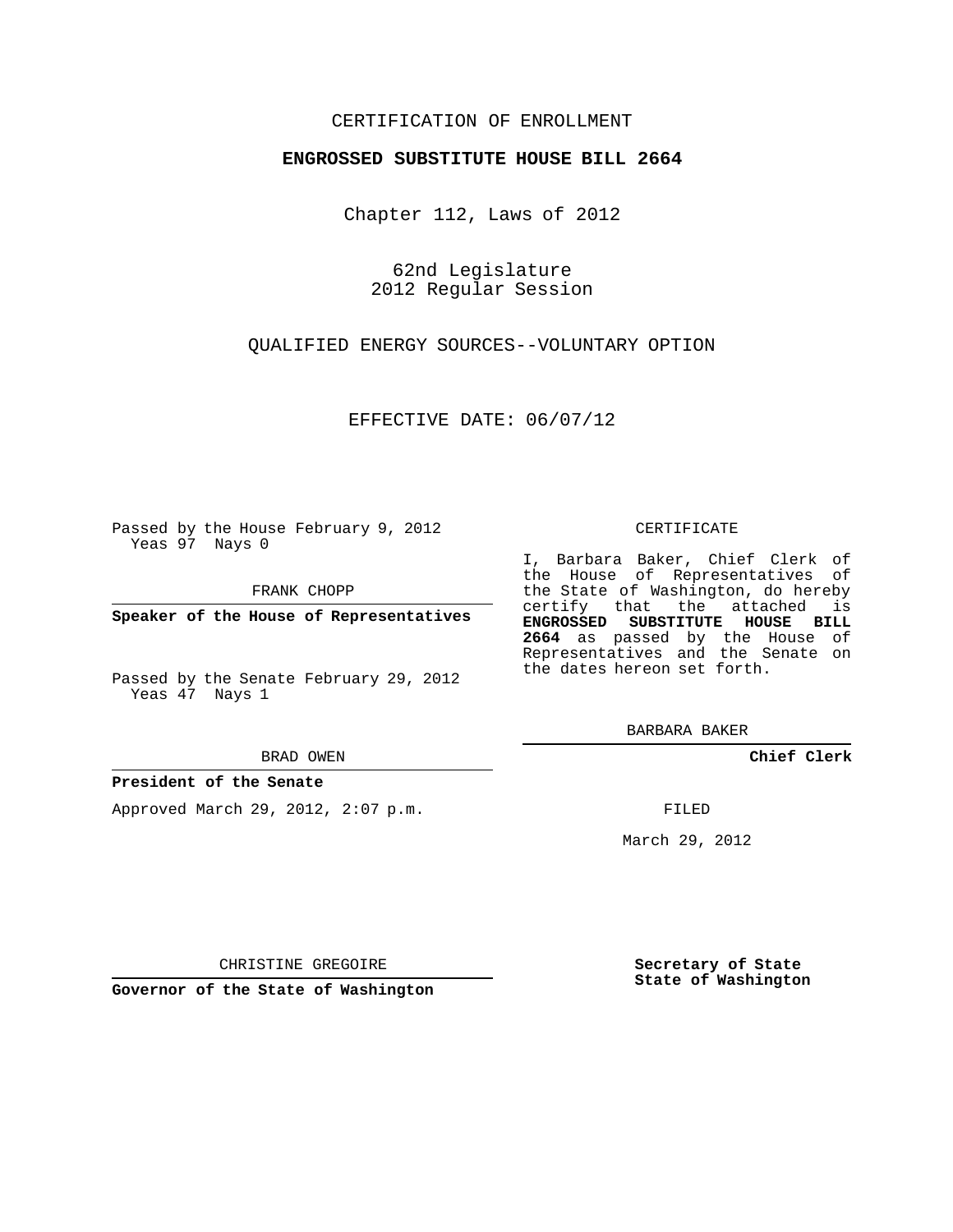# **ENGROSSED SUBSTITUTE HOUSE BILL 2664** \_\_\_\_\_\_\_\_\_\_\_\_\_\_\_\_\_\_\_\_\_\_\_\_\_\_\_\_\_\_\_\_\_\_\_\_\_\_\_\_\_\_\_\_\_

\_\_\_\_\_\_\_\_\_\_\_\_\_\_\_\_\_\_\_\_\_\_\_\_\_\_\_\_\_\_\_\_\_\_\_\_\_\_\_\_\_\_\_\_\_

Passed Legislature - 2012 Regular Session

## **State of Washington 62nd Legislature 2012 Regular Session**

**By** House Technology, Energy & Communications (originally sponsored by Representative Morris)

READ FIRST TIME 01/31/12.

 AN ACT Relating to the voluntary option to purchase qualified energy resources; and reenacting and amending RCW 19.29A.090.

BE IT ENACTED BY THE LEGISLATURE OF THE STATE OF WASHINGTON:

 **Sec. 1.** RCW 19.29A.090 and 2002 c 285 s 6 and 2002 c 191 s 1 are each reenacted and amended to read as follows:

 (1) Beginning January 1, 2002, each electric utility must provide to its retail electricity customers a voluntary option to purchase qualified alternative energy resources in accordance with this section.

 (2) Each electric utility must include with its retail electric customer's regular billing statements, at least quarterly, a voluntary option to purchase qualified alternative energy resources. The option may allow customers to purchase qualified alternative energy resources at fixed or variable rates and for fixed or variable periods of time, including but not limited to monthly, quarterly, or annual purchase agreements. A utility may provide qualified alternative energy resource options through either: (a) Resources it owns or contracts for; or (b) the purchase of credits issued by a clearinghouse or other system by which the utility may secure, for trade or other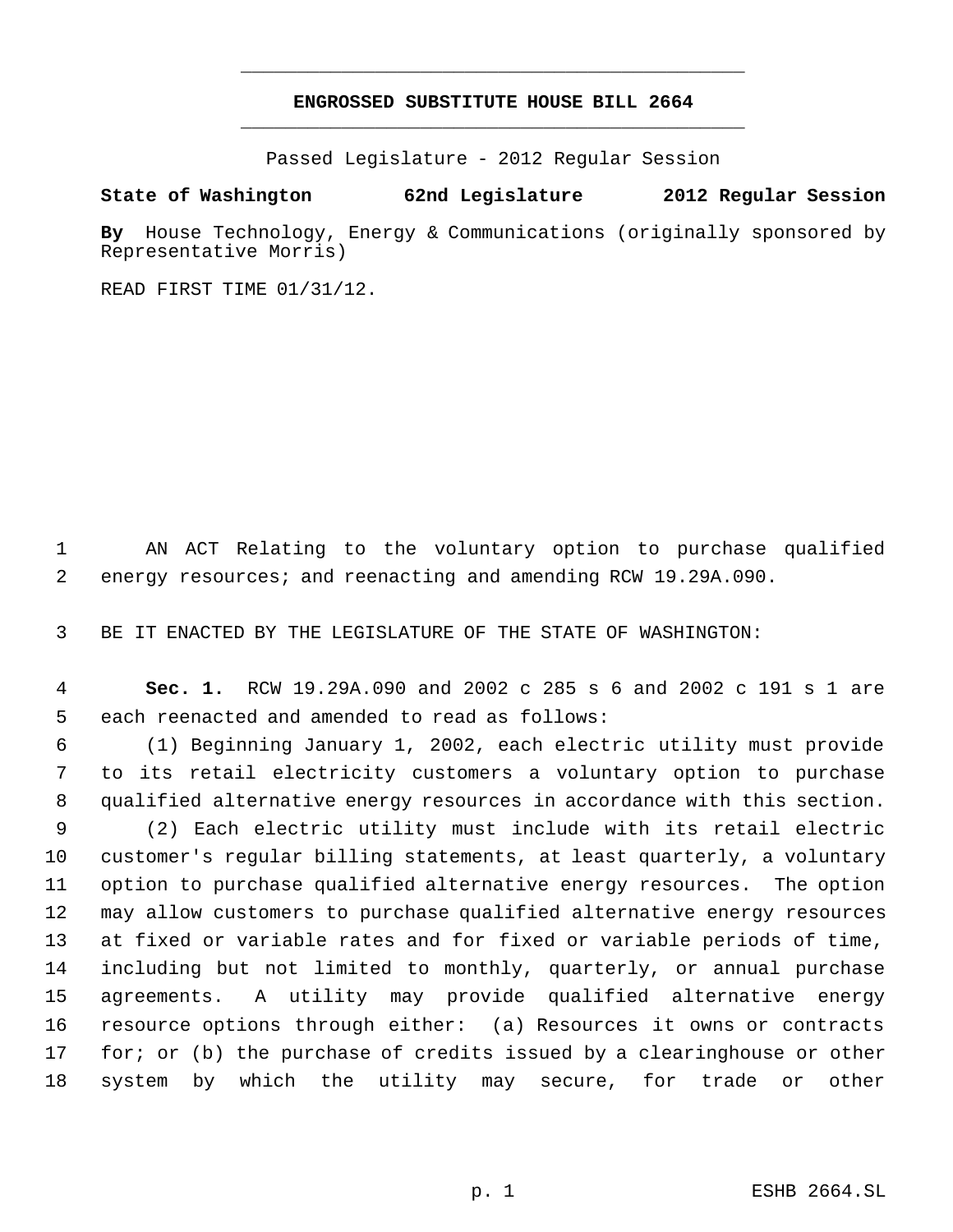consideration, verifiable evidence that a second party has a qualified alternative energy resource and that the second party agrees to transfer such evidence exclusively to the benefit of the utility.

 (3) For the purposes of this section, a "qualified alternative 5 energy resource" means the electricity or thermal energy produced from generation facilities that are fueled by: (a) Wind; (b) solar energy; (c) geothermal energy; (d) landfill gas; (e) wave or tidal action; (f) gas produced during the treatment of wastewater; (g) qualified hydropower; or (h) biomass energy based on animal waste or solid organic fuels from wood, forest, or field residues, or dedicated energy crops that do not include wood pieces that have been treated with chemical preservatives such as creosote, pentachlorophenol, or copper-chrome-arsenic.

 (4) For the purposes of this section, "qualified hydropower" means the energy produced either: (a) As a result of modernizations or upgrades made after June 1, 1998, to hydropower facilities operating on May 8, 2001, that have been demonstrated to reduce the mortality of anadromous fish; or (b) by run of the river or run of the canal hydropower facilities that are not responsible for obstructing the passage of anadromous fish.

 (5) The rates, terms, conditions, and customer notification of each utility's option or options offered in accordance with this section must be approved by the governing body of the consumer-owned utility or by the commission for investor-owned utilities. All costs and benefits associated with any option offered by an electric utility under this section must be allocated to the customers who voluntarily choose that option and may not be shifted to any customers who have not chosen such option. Utilities may pursue known, lawful aggregated purchasing of qualified alternative energy resources with other utilities to the extent aggregated purchasing can reduce the unit cost of qualified alternative energy resources, and are encouraged to investigate opportunities to aggregate the purchase of alternative energy resources by their customers. Aggregated purchases by investor-owned utilities must comply with any applicable rules or policies adopted by the commission related to least-cost planning or the acquisition of renewable resources.

37 (6) Each consumer-owned utility must ((report-annually-to)) 38 maintain and make available upon request of the department and each